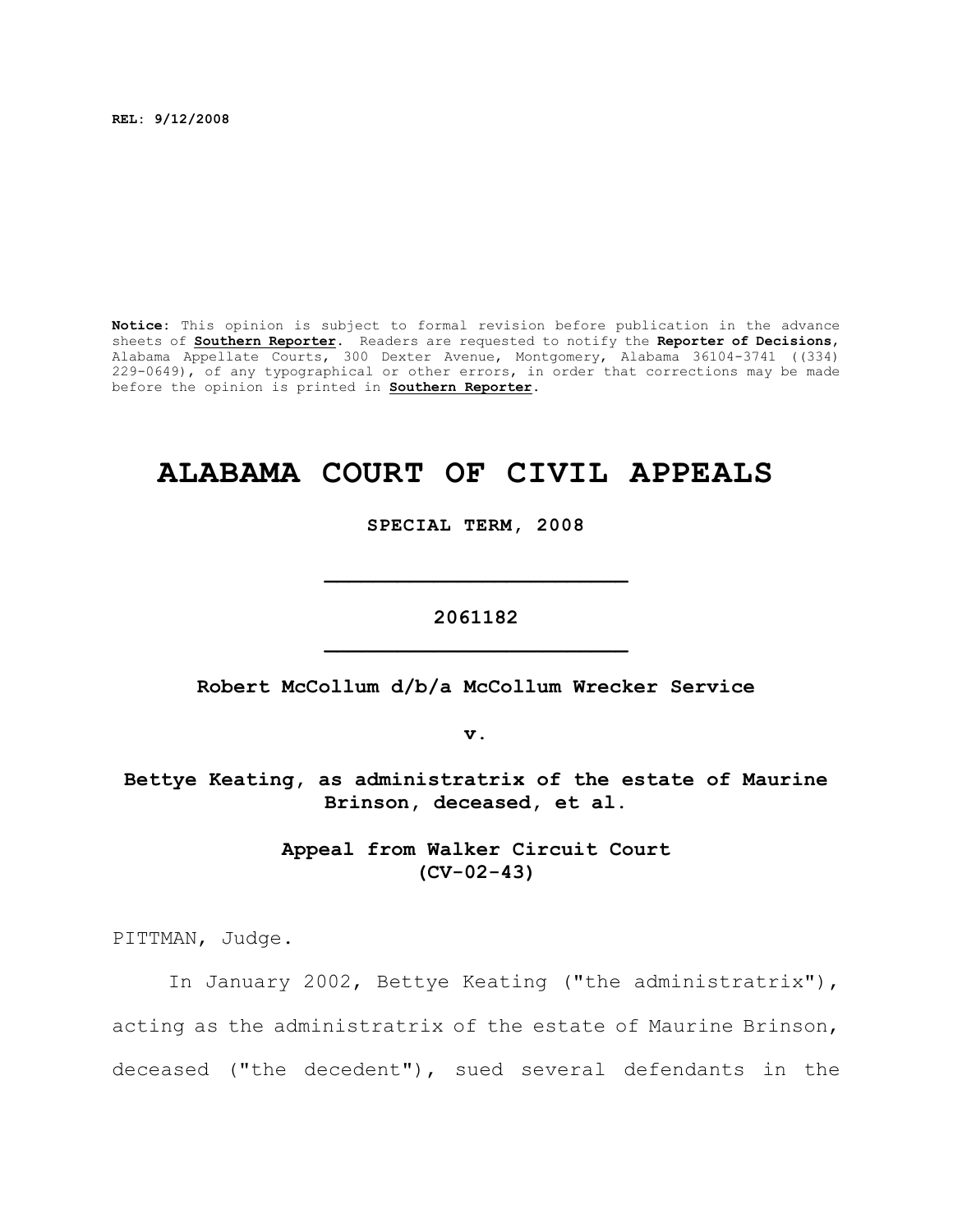Walker Circuit Court, alleging various claims stemming from the decedent's death in an automobile collision involving her Toyota brand automobile. Among other things, the complaint stated products-liability claims against Toyota Motor Corporation and Toyota Motor Sales U.S.A., Inc. ("the Toyota defendants"), including claims that the automobile in which the decedent was traveling at the time of the collision was not reasonably safe for its intended purpose. The Toyota defendants answered and denied any liability to the administratrix.

In February 2002, counsel for Toyota Motor Sales U.S.A. filed a motion for a protective order pursuant to Rule 26(c), Ala. R. Civ. P., stating that the action concerned the existence of a defect in a particular Toyota brand automobile and averring that "[i]rreversible prejudice" would result if the automobile were "sold, changed, altered, repaired, tested or disposed of" before "disposition of the claims made by the [administratrix] against [that] [d]efendant." The motion sought the issuance of an order "prohibiting the parties, the parties' representatives, attorneys, agents, witnesses, or any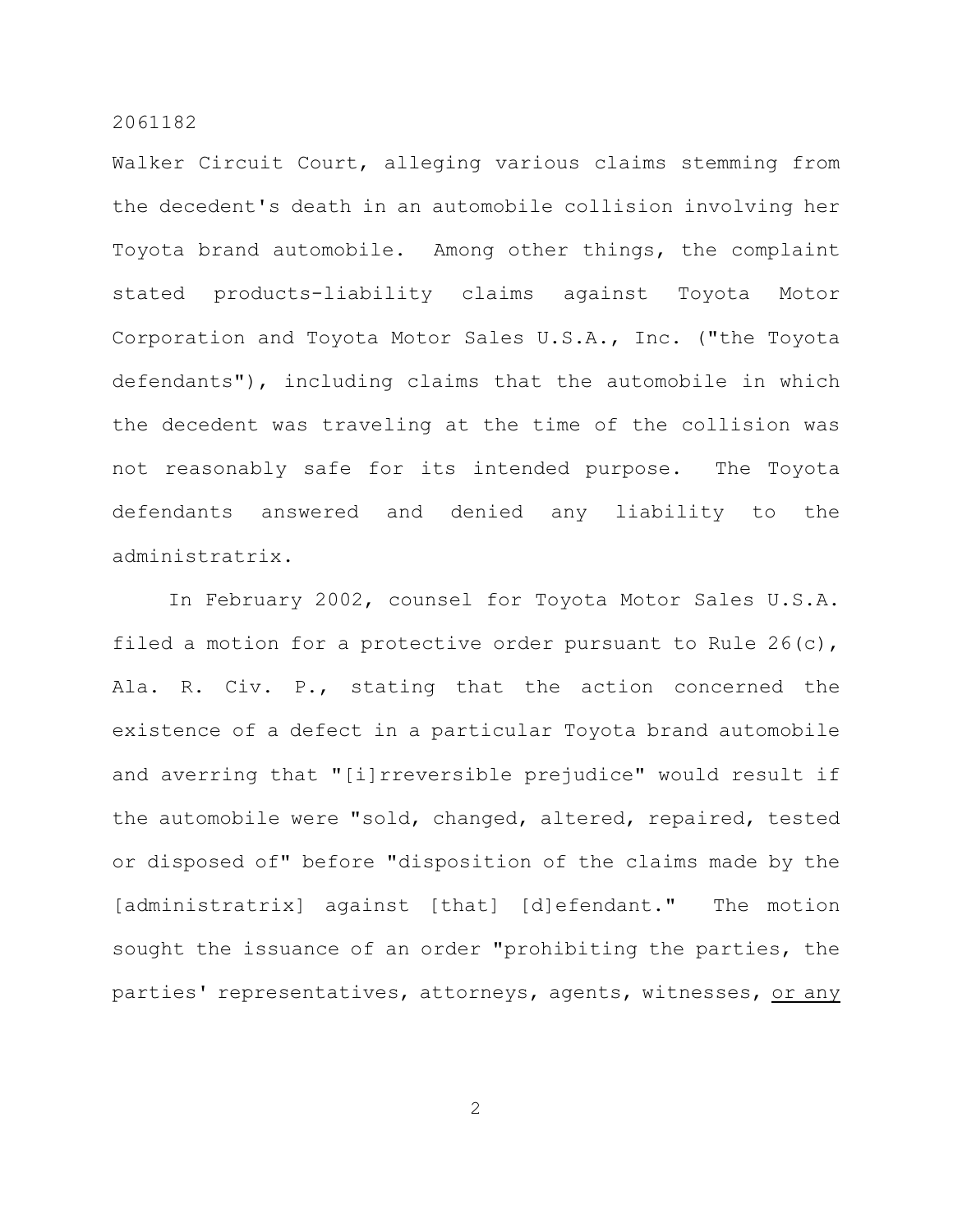other person from disposing of, selling, repairing, altering, changing, testing, or in any way materially affecting" the automobile (emphasis added). Later that month, the trial court granted the motion and entered a protective order that, among other things, prohibited "any other person or party ... from disposing of, selling, repairing, altering, changing, testing, or in any way materially affecting" the automobile. No review of that order was sought by any party. In March 2002, Toyota Motor Sales U.S.A. moved for an amendment of the protective order, stating that the automobile in question was in the custody of "non-parties" "McCollum Wrecker Service" and "Mr. Robert McCollum"; the trial court subsequently amended its protective order to expressly make that order "applicable to McCollum Wrecker Service and Mr. Robert McCollum, as well as any other individual or entity which may have possession of the" automobile. Again, no review of the order was sought.

In December 2002, a "Statement of Mechanic Lien," ostensibly made pursuant to Ala. Code 1975, § 35-11-210, was filed in the action by "McCollum Wrecker Service"; the lien statement claimed a lien against any judgments, settlements, and settlement agreements for reasonable charges incurred by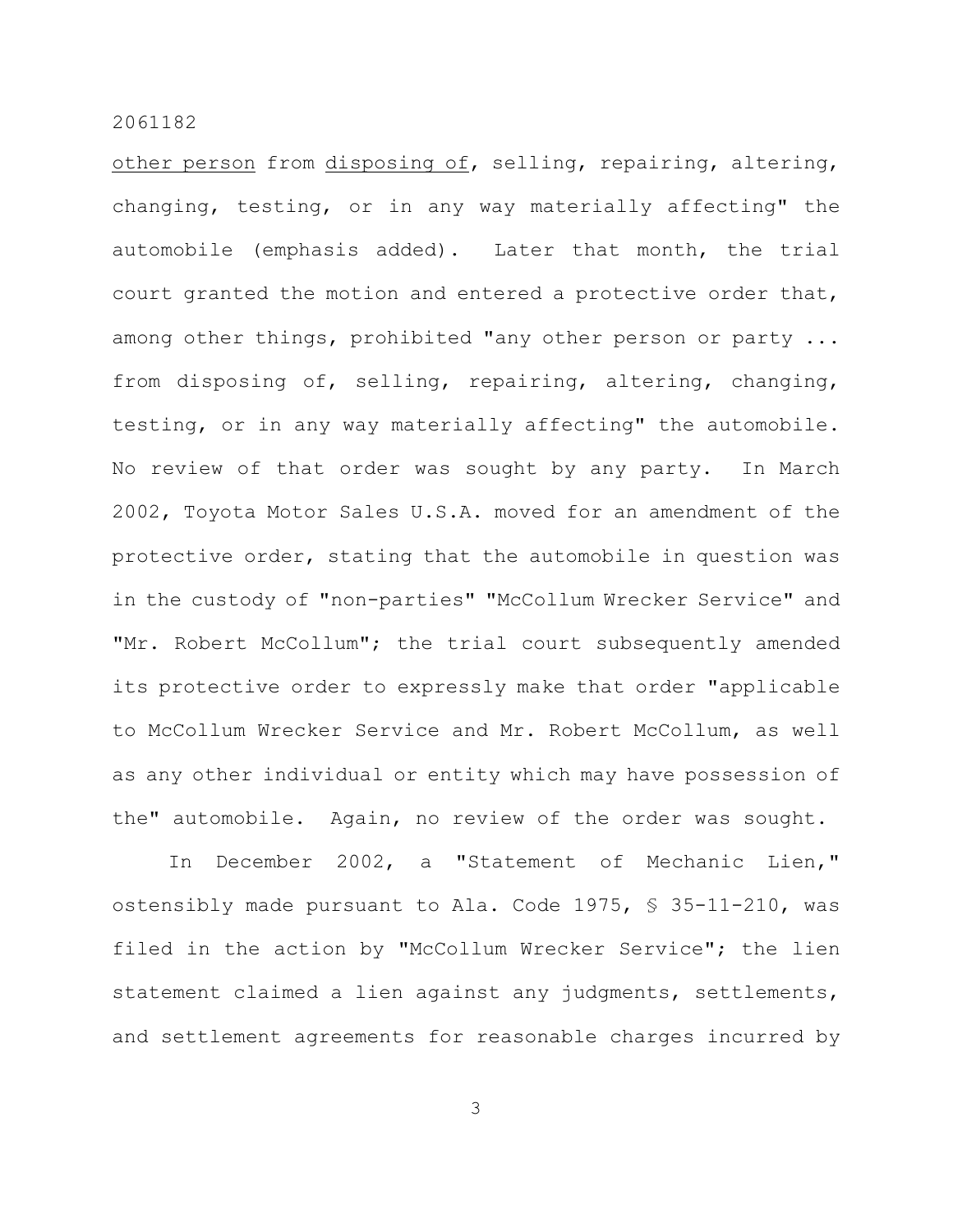the purported lienholder in storing, from January 19, 2000, the Toyota Corolla automobile involved in the accident made the basis of the administratrix's claims. At that time, neither "McCollum Wrecker Service" nor any other person sought to intervene as a party to the action pursuant to Rule 24, Ala. R. Civ. P., and the trial court took no action to unilaterally add any parties to the action at that time.

In April 2003, the Toyota defendants jointly filed a motion in the trial court that, among other things, sought an order compelling Robert McCollum and "McCollum Wrecker Service" to allow inspections of the automobile at issue, averring that counsel for Robert McCollum and "McCollum Wrecker Service" had previously refused to make the automobile available for inspection because no storage fees related to the automobile had been paid. Although no written order granting that motion appears in the record, the trial court apparently ordered Robert McCollum and "McCollum Wrecker Service" to allow inspection of the automobile; the record contains a letter sent by counsel for Robert McCollum and "McCollum Wrecker Service" in which he requested that the court "reconsider its ruling on the motion" filed by the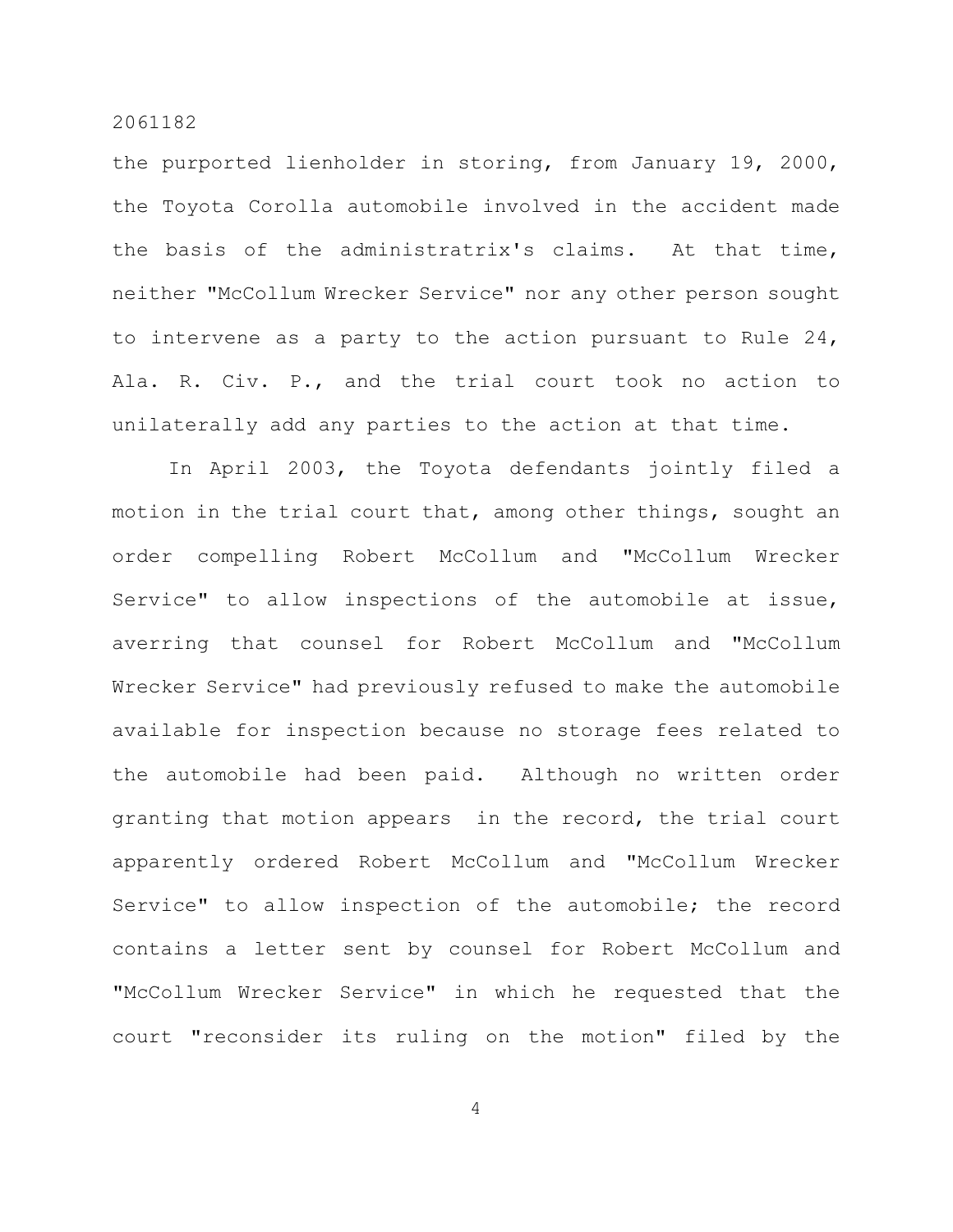Toyota defendants because "Mr. McCollum is a nonparty to this proceeding" (emphasis in original). There is no indication in the record that the requested reconsideration took place, nor was appellate review sought.

In July 2004, the administratrix and all defendants in the case other than the Toyota defendants jointly filed a document labeled "Stipulation For Partial Dismissal" in which it was agreed that the administratrix's claims against the signatory defendants were due to be dismissed with prejudice. The trial court thereafter entered an order dismissing all claims except those pending against the Toyota defendants. That court further directed the entry of a final judgment as to the dismissed claims. See Rule 54(b), Ala. R. Civ. P.

In August 2004, McCollum filed a motion requesting that the accrued storage fees for the subject automobile be either taxed as costs or taxed against the Toyota defendants.<sup>1</sup> However, McCollum did not request to intervene in the action or otherwise seek recognition as a party to the action between the administratrix and the Toyota defendants. The Toyota

 $1$ In that motion, it was first revealed that "McCollum Wrecker Service" is a trade name under which McCollum does business rather than the name of a separate business entity.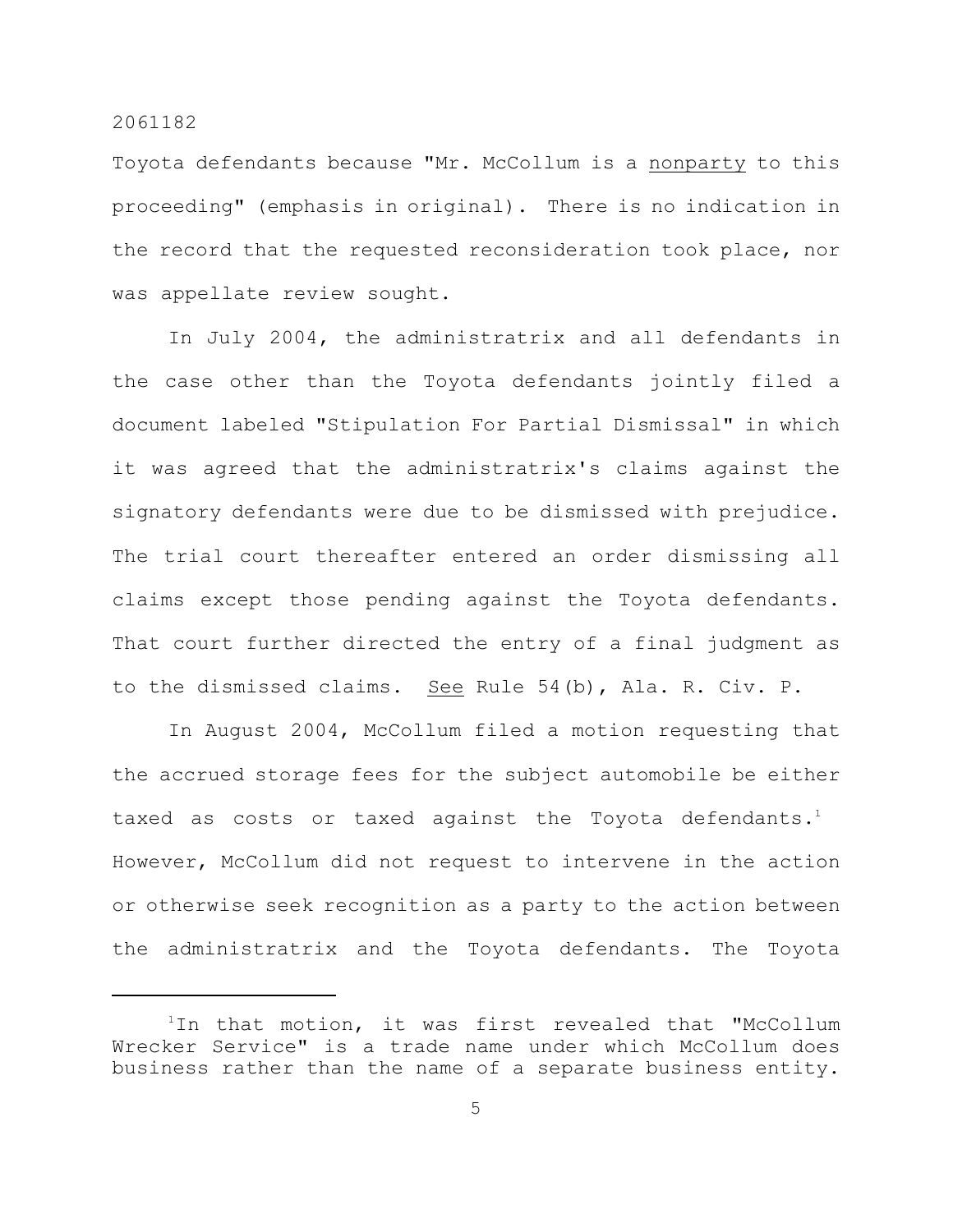defendants filed a response in opposition to McCollum's motion, asserting that McCollum was not a party, that his claimed storage fees were both statutorily unauthorized and greater than the fees generally charged in the local community, and that he was not entitled to a mechanic's lien.

Although McCollum's motion and the Toyota defendants' response were argued before the trial court in November 2004, the case lay dormant for over two years following that hearing. Finally, in March 2007, the case was set for trial. On May 8, 2007, the trial court entered an order denying McCollum's motion concerning the taxation of storage fees. No further filings in the case occurred until July 2007, when counsel for the administratrix and counsel for the Toyota defendants filed a joint motion to dismiss the case; that motion was granted on August 7, 2008, and the case was dismissed with costs taxed as previously paid. However, two days after the entry of the judgment dismissing the case, McCollum filed a motion seeking relief from the judgment, averring that his attorney had not been informed of the May 8, 2007, order or of the July 2007 joint motion to dismiss; on August 28, 2007, McCollum filed another document objecting to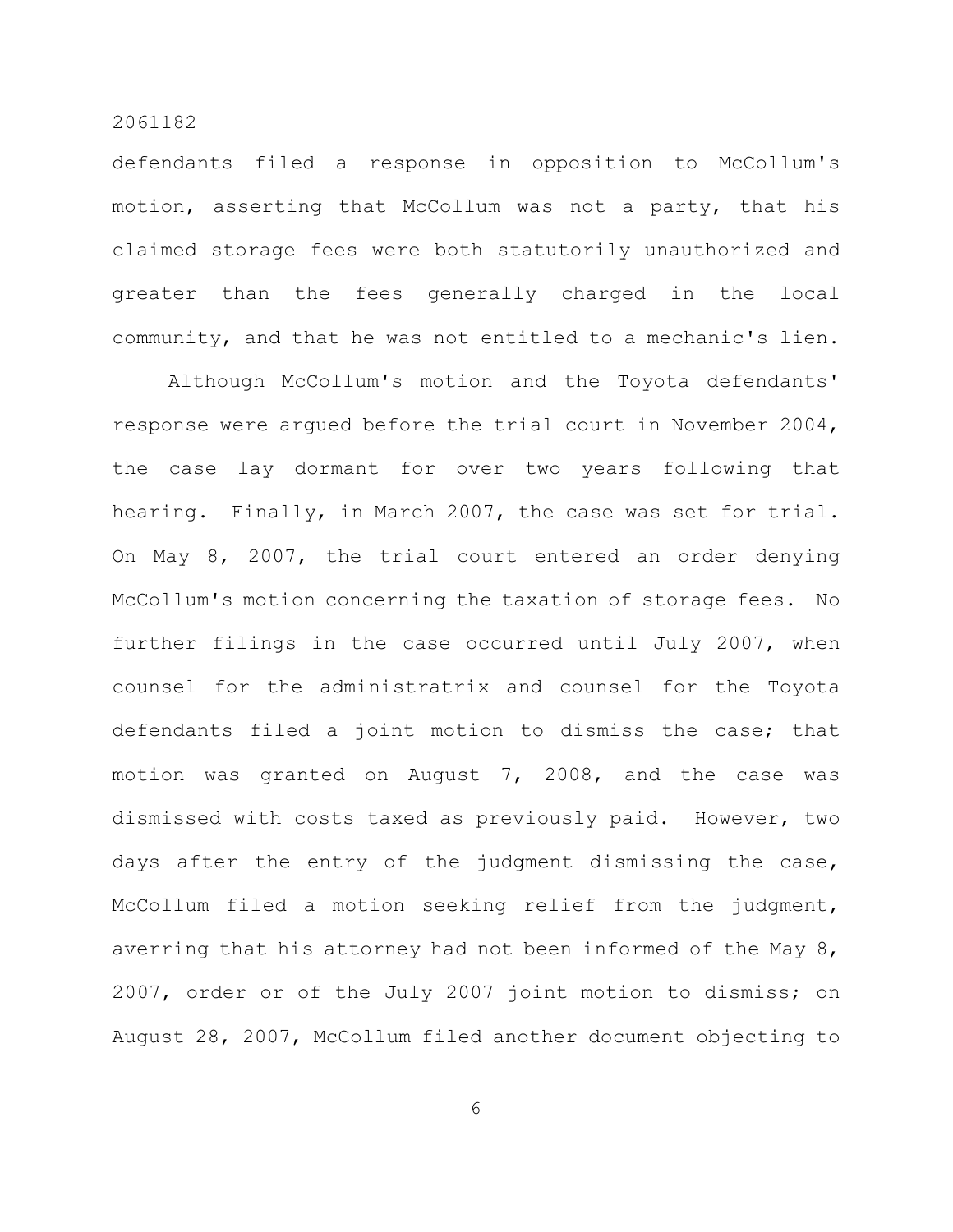the judgment of dismissal, again noting, in part, that the trial court's amended protective order had been directed to "Robert McCollum and McCollum Wrecker Service, who were not a party [sic] to this action." The administratrix and the Toyota defendants filed responses in opposition to McCollum's filings, averring, among other things, that McCollum had not been a party to the action. Although the notice of appeal directed to the August 7, 2007, judgment that was filed by McCollum on September 18, 2007, indicates that the trial court denied the relief he had requested in his postjudgment filings, the record contains no copies of any order expressly denying that relief.

In their appellate briefs, McCollum and the Toyota defendants have expressed disagreement concerning the fundamental issue of whether McCollum is a party with standing to appeal from the trial court's judgment of dismissal in order to challenge the trial court's failure to tax as costs the storage fees claimed by McCollum. We agree with the Toyota defendants that McCollum was not a party to the case in the trial court.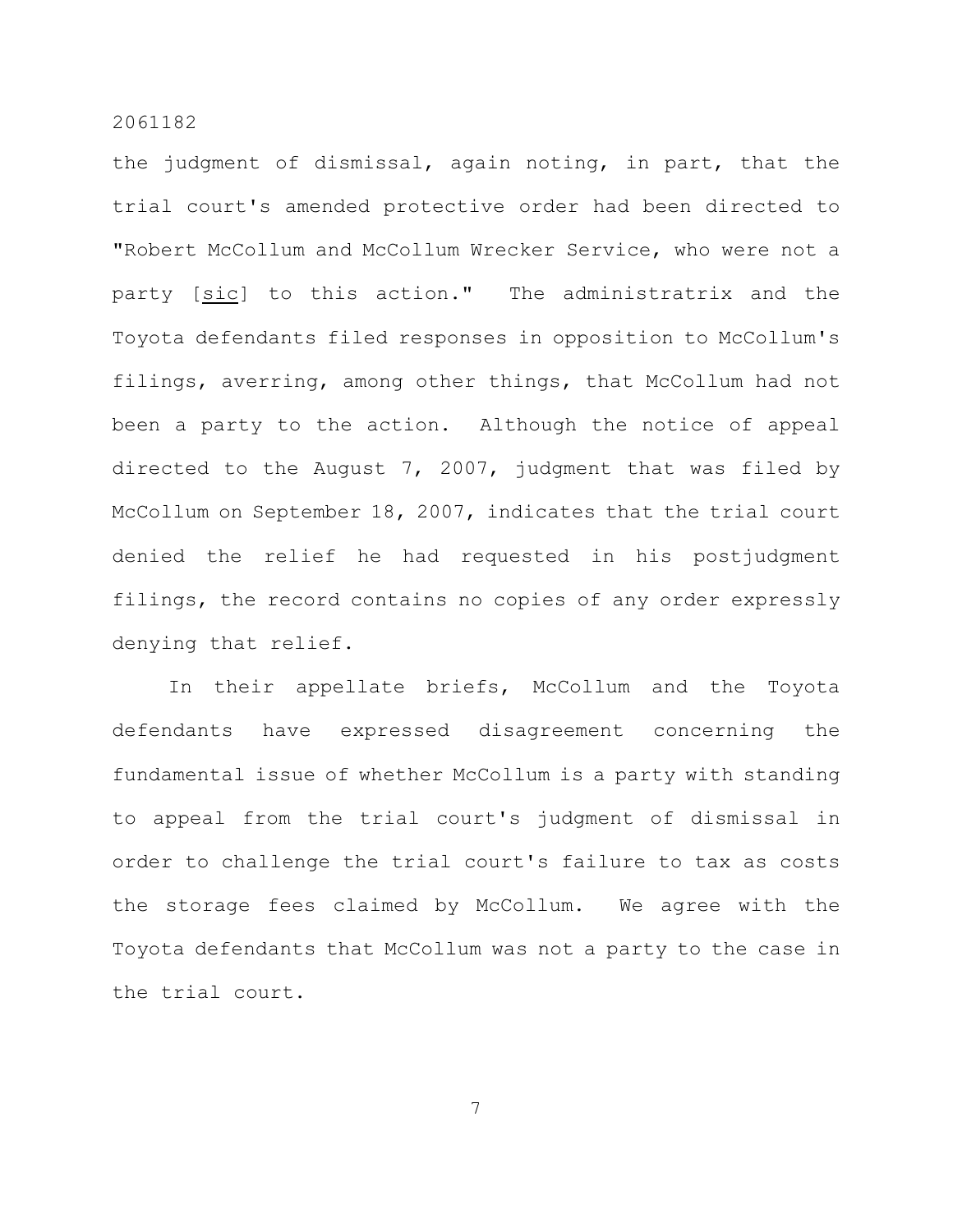Although McCollum argues for the first time on appeal that the amended protective order issued by the trial court in March 2002 "brought [him] under the court's jurisdiction," there is no indication in the record that the trial court ever took the additional step of joining McCollum as a plaintiff or a defendant or otherwise made him a party. McCollum asserted to the trial court that he was not a party on at least three occasions of record: at a hearing on May 1, 2004, in a letter to the trial court on May 8, 2004, and in a postjudgment filing on August 28, 2007. Furthermore, we note that Rule 26(c), Ala. R. Civ. P., plainly envisions a trial court's authority to make orders that apply to nonparties in the discovery process because it states that a trial court may make "any order which justice requires to protect a party or person from annoyance, embarrassment, oppression, or undue burden or expense" and that a motion to obtain such an order may be filed "by a party or by the person from whom discovery is sought" (emphasis added). Thus, even assuming that McCollum's argument that he was a party in the trial court may properly be considered by this court, the fact that the protective order as amended expressly extended to McCollum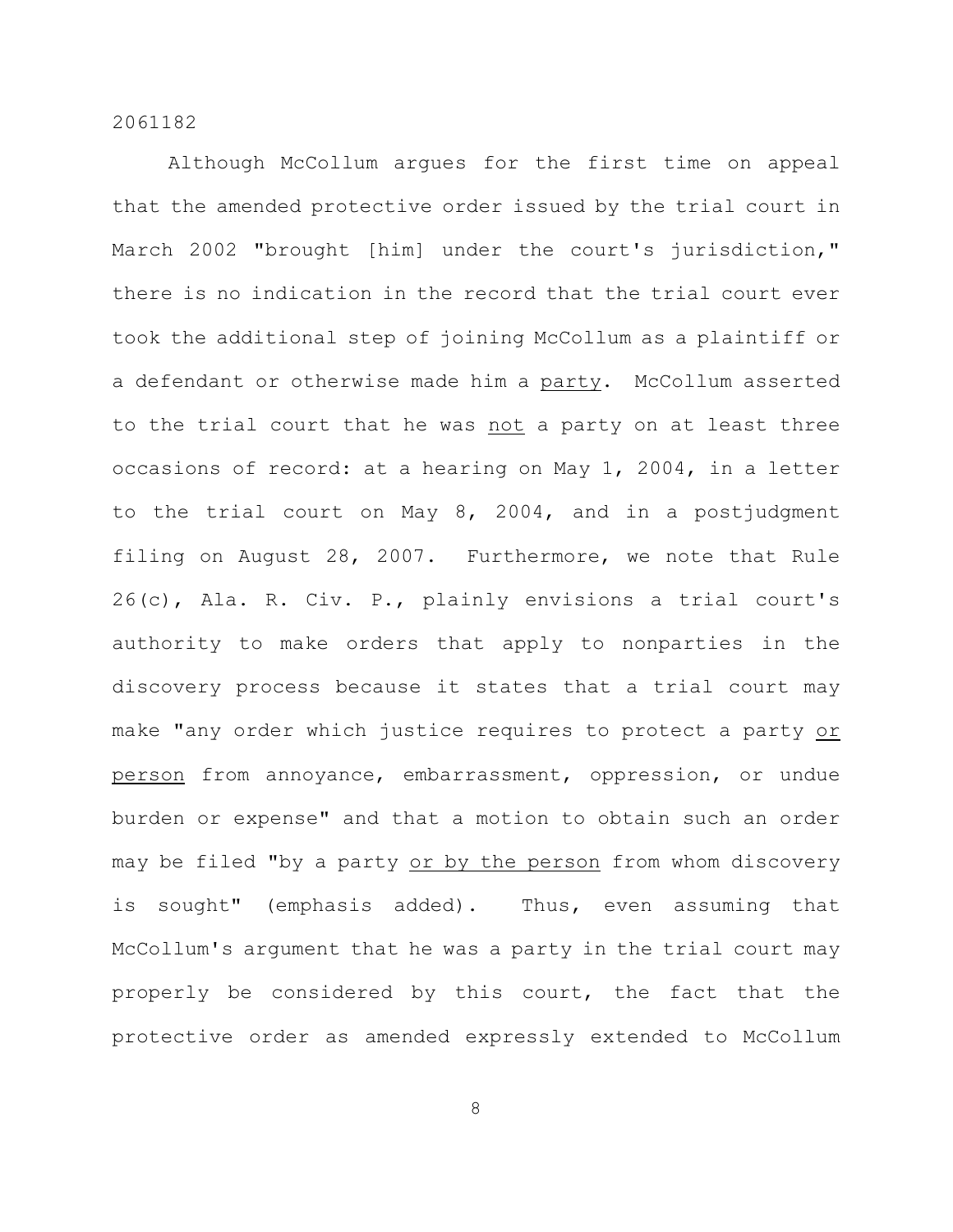does not support the proposition that McCollum was added as a party.

McCollum's position in this case is substantially similar to that of appellant Boschert Merrifield Consultants, Inc., in Boschert Merrifield Consultants, Inc. v. Masonite Corp., 897 So. 2d 1048 (Ala. 2004). In that case, after a class of plaintiffs (represented by Judy Naef) had sued the manufacturer of hardwood home siding, the parties settled their dispute and, in their settlement agreement, designated a particular company as a "independent claims administrator" to "administer the relief" provided for in the settlement agreement and provided for the appointment of a special master in the case. Id. at 1049. Soon thereafter, Boschert, a "claims service," began marketing its services to the members of the plaintiff class, services that, in consideration of a fee payment, included offering an assessment of the success of potential claims, obtaining information necessary to submitting a claim to the administrator, and undertaking the administrative responsibilities incident to filing a claim. Subsequently, the special master entered two orders that directed Boschert to pay the manufacturer \$100 per claim it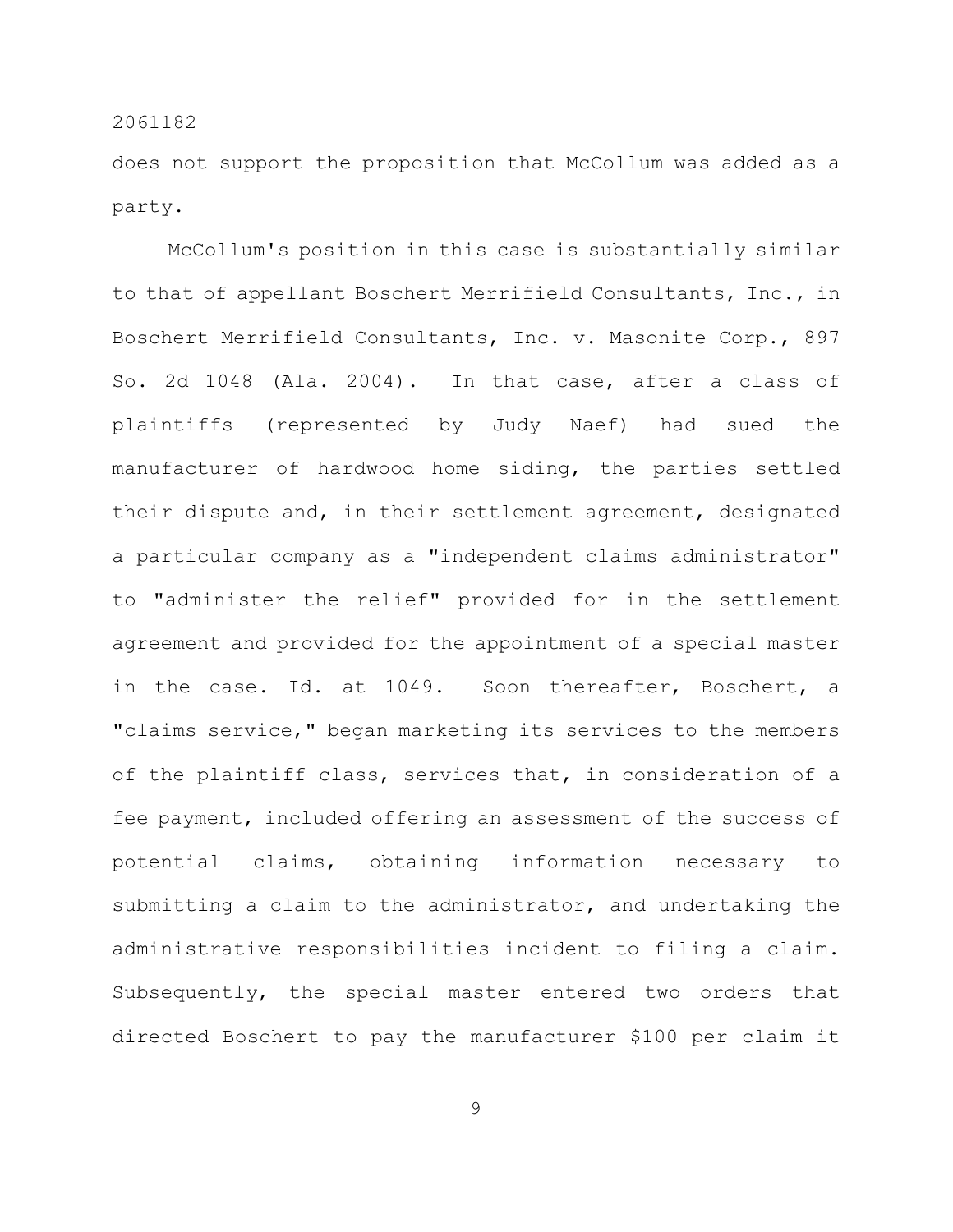filed on behalf of purported class members and to make restitution to the manufacturer as to various improperly submitted claims; in addition, the administrator ceased accepting claims filed by Boschert. The trial court declined to grant Boschert's three motions seeking relief from the decisions of the special master and the administrator, certifying its decision as to those motions as a final judgment. Boschert appealed from that decision to the Alabama Supreme Court.

The Alabama Supreme Court, noting Boschert's admission in the trial court that it was not a party to the action, agreed with the manufacturer's position that Boschert lacked standing to appeal:

"'Unless a person is a party to a judgment, he [cannot] appeal from that judgment. That fundamental principle is one of the oldest in Alabama jurisprudence.' Daughtry v. Mobile County Sheriff's Dep't, 536 So. 2d 953, 954 (Ala. 1988). 'One must have been a party to the judgment below in order to have standing to appeal any issue arising out of that judgment.' Mars Hill Baptist Church of Anniston v. Mars Hill Missionary Baptist Church, 761 So. 2d 975, 980 (Ala. 1999) (emphasis added [in Boschert]). See also Triple J Cattle, Inc. v. Chambers, 621 So. 2d 1221 (Ala. 1993).

"Boschert has never been a defendant, a representative, or a member of the plaintiff class in the Naef case. It is not an intervenor.